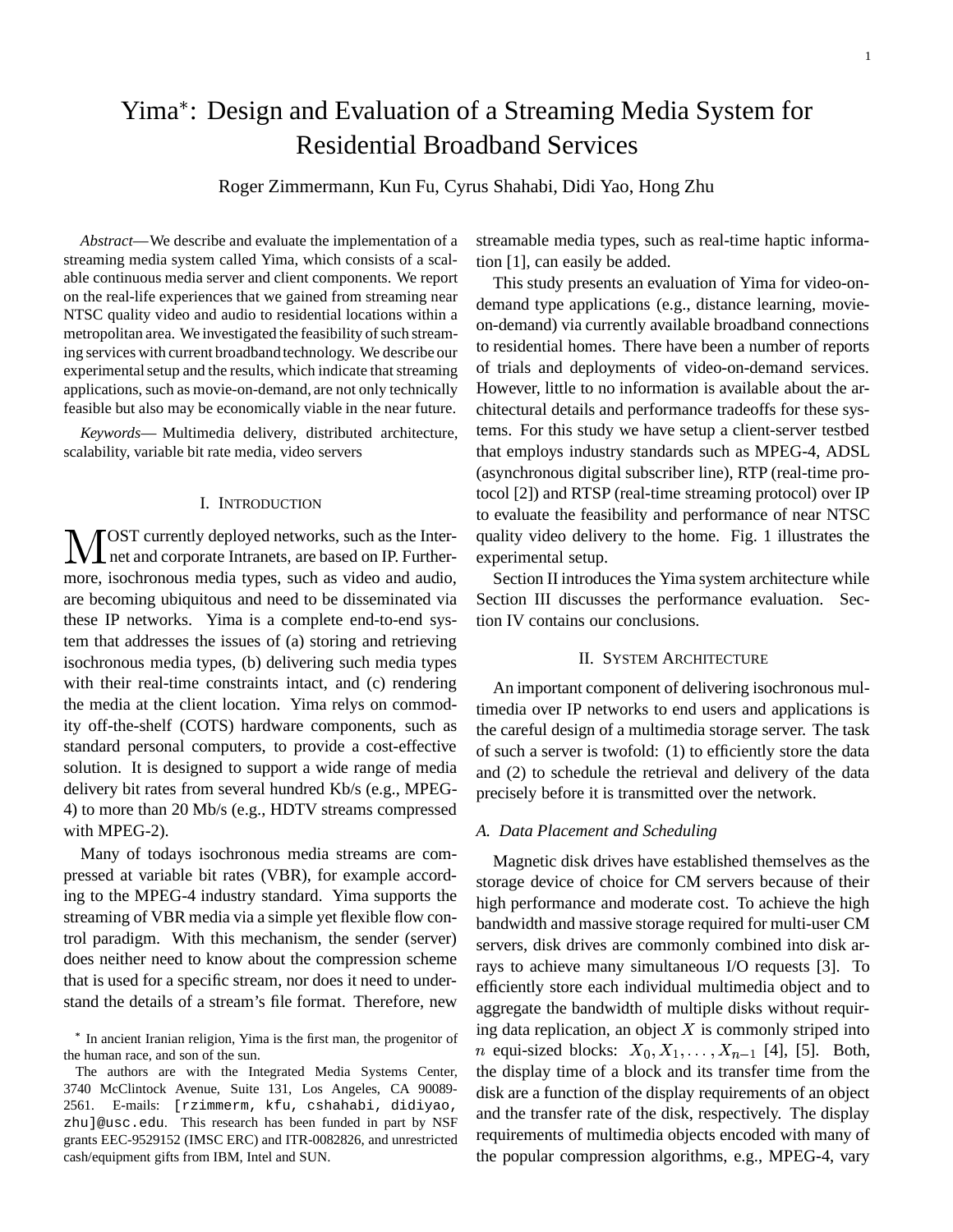

Fig. 1. Components of our experimental streaming media system setup.



Fig. 2. Variable consumption rate of a 10-minute segment of a typical MPEG-4 movie.

as a function of time. Fig. 2 shows the display bandwidth requirement of a 10-minute segment for one of our test movies. The blocks of such variable bit rate (VBR) multimedia objects can be stored with two basic approaches: (1) the size of each block is varied to keep the display time per block constant, or (2) the size of each block is constant which results in a variable display time per block. The first approach simplifies the retrieval scheduling but the storage system becomes more complex. For the second approach the tradeoffs are reversed. The Yima framework is based on constant block sizes and our solution to VBR scheduling and delivery is presented in Section II-C.

There are two basic techniques to assign the data blocks to the magnetic disk drives that form the storage system: in a *round-robin* sequence [6], or in a *random* manner [7]. Traditionally, the round-robin placement utilizes a cyclebased approach to scheduling of resources to guarantee a continuous display, while the random placement utilizes a deadline-driven approach. In general, the roundrobin/cycle-based approach provides high throughput with little wasted bandwidth for video objects that are retrieved sequentially (e.g., a feature length movie). Block retrievals can be scheduled in advance by employing optimized disk scheduling algorithms (such as *elevator*) during each cycle. Furthermore, the load imposed by a display is distributed evenly across all disks. However, the initial startup latency for an object might be large under heavy load because the disk on which the starting block of the object resides might be busy for several cycles. The random/deadline-driven approach, on the other hand, allows fewer optimizations to be applied, potentially resulting in more wasted bandwidth and less throughput. However, the startup latency is generally shorter, making it more suitable for interactive applications.

One disadvantage of random data placement is the need for a large amount of meta-data: the location of each block  $X_i$  needs to be stored and managed in a centralized repository (e.g.,  $\langle node_x, disk_y \rangle$ ). Yima avoids this overhead by utilizing a *pseudo-random* block placement. With random number generators, a seed is usually used to generate a sequence of random numbers. Such a sequence is pseudorandom because it can be reproduced if the same seed value is used. By placing blocks in a pseudo-random fashion, the next block in a sequence of blocks can always be found using the random number generator and the appropriate seed for that sequence. Hence, Yima needs to store only the seed for each file instead of a location for each block. Yima is configurable to operate in either round-robin or pseudo-random mode allowing us to measure and compare its performance under varying scenarios.

To achieve scalability, Yima servers are built as clusters of multiple server nodes. Each node may physically connect to one or more disk drives. A distributed file system provides a complete view of all the data on each node without the need to replicate individual data blocks (except as required for fault-tolerance [8]).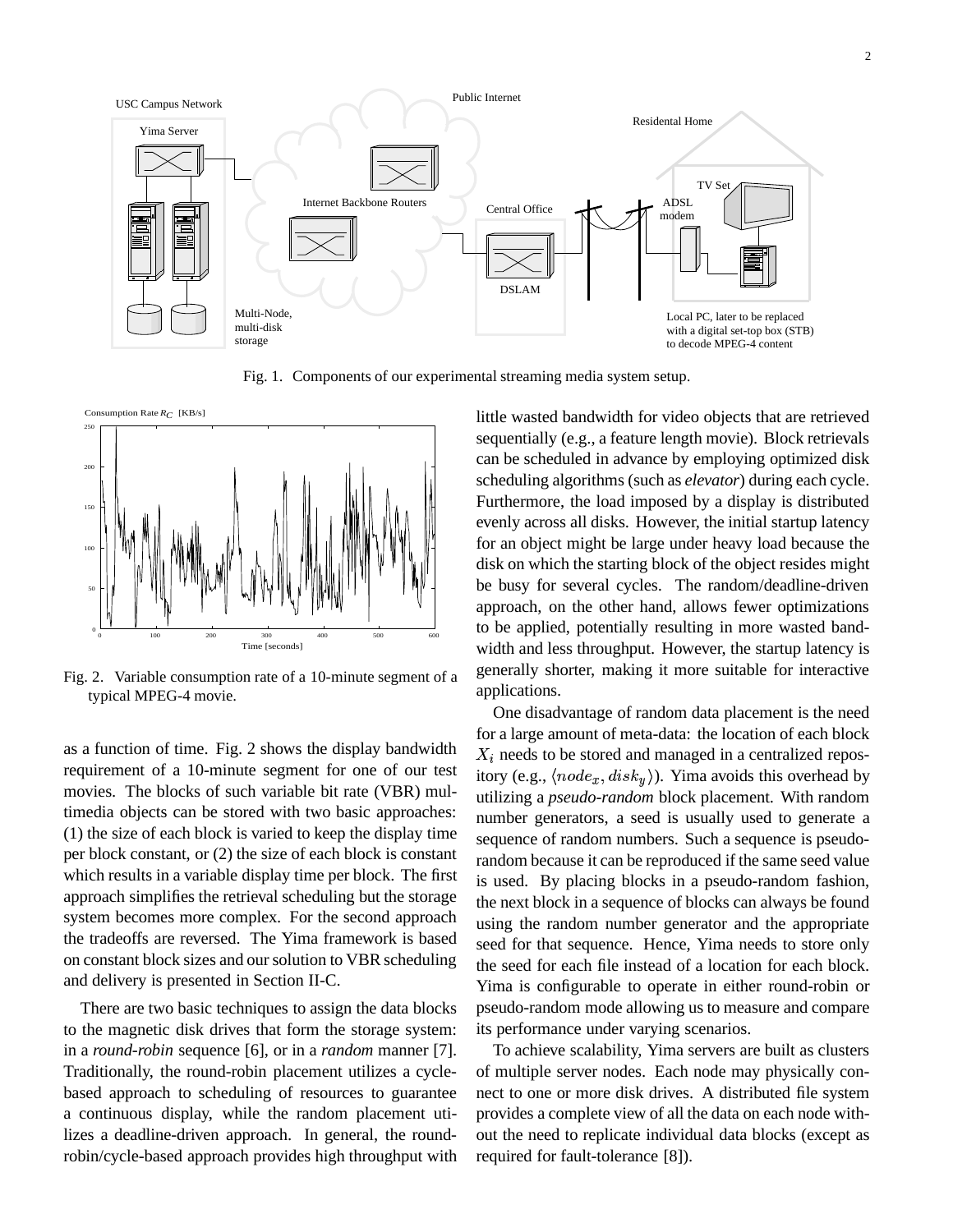| $6 \mid$ s0.uscisi.bbnplanet.net $(4.24.40.14)$ |  |  |
|-------------------------------------------------|--|--|
|-------------------------------------------------|--|--|

7 usc-isi-atm.ln.net (130.152.128.2)  $\begin{array}{c|c} 8 & \text{rtr43-18-gw.usc.edu} & (128.125.251.210) \\ 9 & \text{rtr-sw-1 use edu} & (128.125.251.210) \end{array}$ 

9 rtr-gw-1.usc.edu (128.125.254.1)

10 zanjaan.usc.edu (128.125.163.158)

## TABLE I

END-TO-END ROUTE FROM ONE YIMA CLIENT (LOCATED IN WEST COVINA, CONNECTED VIA AN ADSL LINE) TO THE YIMA SERVER (USC CAMPUS, LOS ANGELES). THE DISTANCE BETWEEN THE TWO LOCATIONS IS APPROX. 40 KM.

## *B. Real-Time Multimedia Delivery*

Hop # Router

In addition to the scheduling, data placement, and faultresilience components, the Yima server software provides networking services to deliver data in real-time to end users. The stream data is transmitted via the industry standard networking protocols RTSP and RTP. These protocols are compatible with widely used industry standard technologies and hence provide compatibility and interoperability with other platforms in large-scale systems and the Internet, such as Apple Computer's QuickTime™.

RTP is used for the delivery of data packets because of the sensitive, real-time constraints of CM data. RTP uses the User Datagram Protocol (UDP) to ensure the quickest, although not necessarily the most reliable, packet delivery method. The UDP protocol features a low overhead but it delivers packets on a best-effort basis. Retransmitting packets is often considered inappropriate in the context of real-time streaming because it increases the latency between the sender and the receiver. This is especially critical for interactive and two-way applications. However, in a video-on-demand system some data buffering (and its effect of increasing the latency slightly) can often be tolerated if it improves the overall quality of the playback. In movie-on-demand systems the visual quality of the display is very important for the commercial success of such a service because end users can directly compare the playback with video displayed from a VCR or DVD player.

To study the effects of packet retransmissions we have implemented two policies in our Yima server: (1) no retransmissions and (2) selective retransmissions based on a low-overhead protocol [9]. The results for both approaches are described in Section III.

# *C. Client Buffer Management*

The multimedia data that is streamed from the Yima server is consumed by an application at the client side. The client software implements the RTSP and RTP protocols to receive data transmissions from the server. A buffer module reassembles the RTP packets into multimedia blocks that are ready for consumption by the application.

Recall that the Yima multimedia delivery framework supports variable bit rate media. Numerous techniques have been proposed in the literature to transmit VBR media (for an overview see [10]). Most of the techniques *smooth* the consumption rate  $R_C$  by approximating it with a number of constant rate segments. Such smoothing algorithms need complete knowledge of  $R_C$  as a function of time to compute each segment length and its appropriate constant bit rate. In our implementation we reduce the smoothing technique into a binary variation: a stream is sent at a rate of either  $R_N$  or zero megabits per second.  $R_N$  is fixed at a value between the average and maximum consumption rate of a stream (the correct value depends on the client buffer size). A disadvantage of this technique is that it may temporarily require a higher link transmission rate than other smoothing techniques. Advantages include its simple design and that it can be applied dynamically to streams that are in progress without precomputation if, for example, only the maximum consumption rate is known.

Our technique is based on a simple flow control mechanism. A circular buffer of size  $B$  accumulates the media data and keeps track of two watermarks: buffer overflow  $WM_O$  and buffer underflow  $WM_U$ . Data is consumed from the same buffer by the decoding application. If the data in the buffer reach  $WM_O$  the data flow from the server is paused. The playback will continue to consume media data from buffer. When the buffer reaches the underflow watermark  $WM_U$ , the delivery of the stream is resumed from the server. If  $R_N$  is set correctly then the buffer will not underflow while the stream is resumed.

In an ideal case the server could be paused and resumed instantaneously and the watermarks could be set as follows:  $WM_O = B$  and  $WM_U = 0$ . However, in a real world implementation the processing of pause and resume results in some delays (Yima uses the RTSP commands PAUSE and PLAY for these purposes). The accurate values of  $WM_O$  and  $WM_U$  are calculated as follows. After a pause request is sent out, the server is still sending data during a short time  $T_d$ . The data accumulated during  $T_d$  is  $(R_N (R_C) \times T_d$ . Hence, the buffer overflow watermark must be set to

$$
WM_O \leq B - (R_N - R_C) \times T_d \tag{1}
$$

to avoid a buffer overrun. Similarly, the buffer underflow watermark must be set to

$$
WM_U \ge R_C \times T_d \tag{2}
$$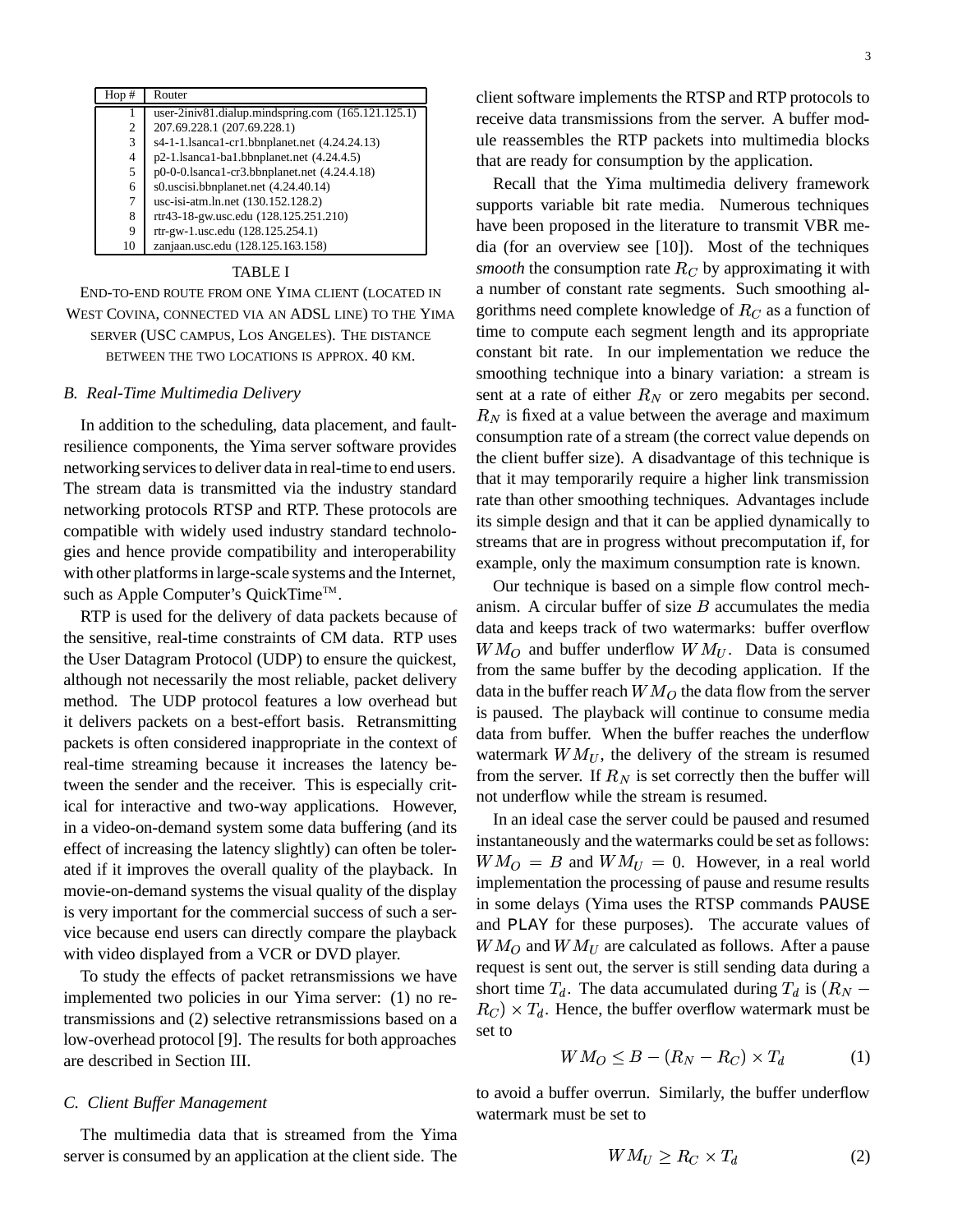



Fig. 3. Transmission (raw) packet loss for a MPEG-4 encoded movie segment of 10 minutes. The average is 0.365%.

Finally, the following condition must hold:  $WM_O \geq$  $WM_U$ . If this condition is not met then the buffer size  $B$  is not large enough for this operating environment.

The delay time  $T_d$  depends on the network delay between the client and the server as well as the server request processing time and must be empirically obtained.

## III. PERFORMANCE EVALUATION

We have implemented a prototype of Yima to show (1) the flexibility of the Yima framework and (2) the feasibility of implementing the architectural design. First, we describe our experimental setup and then report the results.

#### *A. Experimental Setup*

Fig. 1 illustrates the details of our current system. For our Yima server setup, we are using two low-cost, commodity Pentium II 450MHz PCs with 384 MB of memory. Each PC is connected to an Ethernet switch (model Cabletron 6000) in our lab via a 100 Mb/s interface. Movies are striped over two 18 GB Seagate Cheetah disk drives (one per server node). The disks are attached through an Ultra2 low-voltage differential (LVD) SCSI connection that can provide 80 MB/s throughput. Red Hat Linux 6.0 is used as the operating system for each Yima server PC.

The data sent out from the Yima servers<sup>1</sup> in our lab are transported via the USC campus network to the public Internet. Table I shows the data route between one of our test client locations and the Yima servers. The geographical distance between the two end points is approximately 40 kilometers. The client was set up in a residential apartment and linked to the Internet via an ADSL connection. The raw bandwidth achieved end-to-end between the Yima client and servers was approximately 1  $Mb/s<sup>2</sup>$ .



Fig. 4. Effective packet loss for a MPEG-4 encoded movie segment of 10 minutes. The average is 0.098%.

For the client setup, we used low-cost, commodity Pentium III 600MHz PCs. The Yima player software runs under Linux or Windows and uses a variety of decoders to display different media types. Examples are MPEG-1 (1.5 Mb/s), MPEG-2 at DVD-quality (3-8 Mb/s) and at HDTVquality (20 Mb/s), MPEG-4 (< 100 Kb/s to > 1 Mb/s), and Apple QuickTime<sup>™</sup> formats (up to approximately 2 Mb/s). For our tests we chose an MPEG-4 software decoder called "DivX;-)" [11]. The high compression ratio of MPEG-4 allows for near NTSC quality video transmissions at less than 1 Mb/s bandwidth requirement, suitable for a residential ADSL connection. For example, our test stream was encoded with a frame size of  $720 \times 576$  pixels and 25 frames per second (fps). The stream required an average of 105 KB/s (840 Kb/s) bandwidth for both the video and audio layers (audio was encoded in MPEG-1 Layer 3 format), shown in Fig. 2. This compares favorably with MPEG-1 which would require 1.5 Mb/s for a lower video resolution of  $320 \times 240$  pixels at 30 fps.

#### *B. Results*

We have conducted several end-to-end video streaming playback tests with the physical setup described in the previous paragraphs.

Since the data transfer is based on RTP/UDP/IP, a data packet could arrive out of order at the client or could not arrive at all since UDP does not guarantee packet delivery. The characteristics of real-time data places rigid constraints on packet delivery and may be sensitive to packet loss. If a packet arrives after the decoder needs it, then it is considered a lost packet.

To achieve the best visual and aural quality possible at the client side we implemented the following two techniques: *(a)* The decoding of a movie was started with a delay after an initial amount of data had arrived at the client side buffer.

stated that 1.5 Mb/s will not be exceeded.

<sup>&</sup>lt;sup>1</sup>Note that the Yima architecture is scalable and we can easily expand the hardware to more PCs and/or disk drives.

 $2^2$ The ADSL provider did not guarantee any minimum bandwidth but